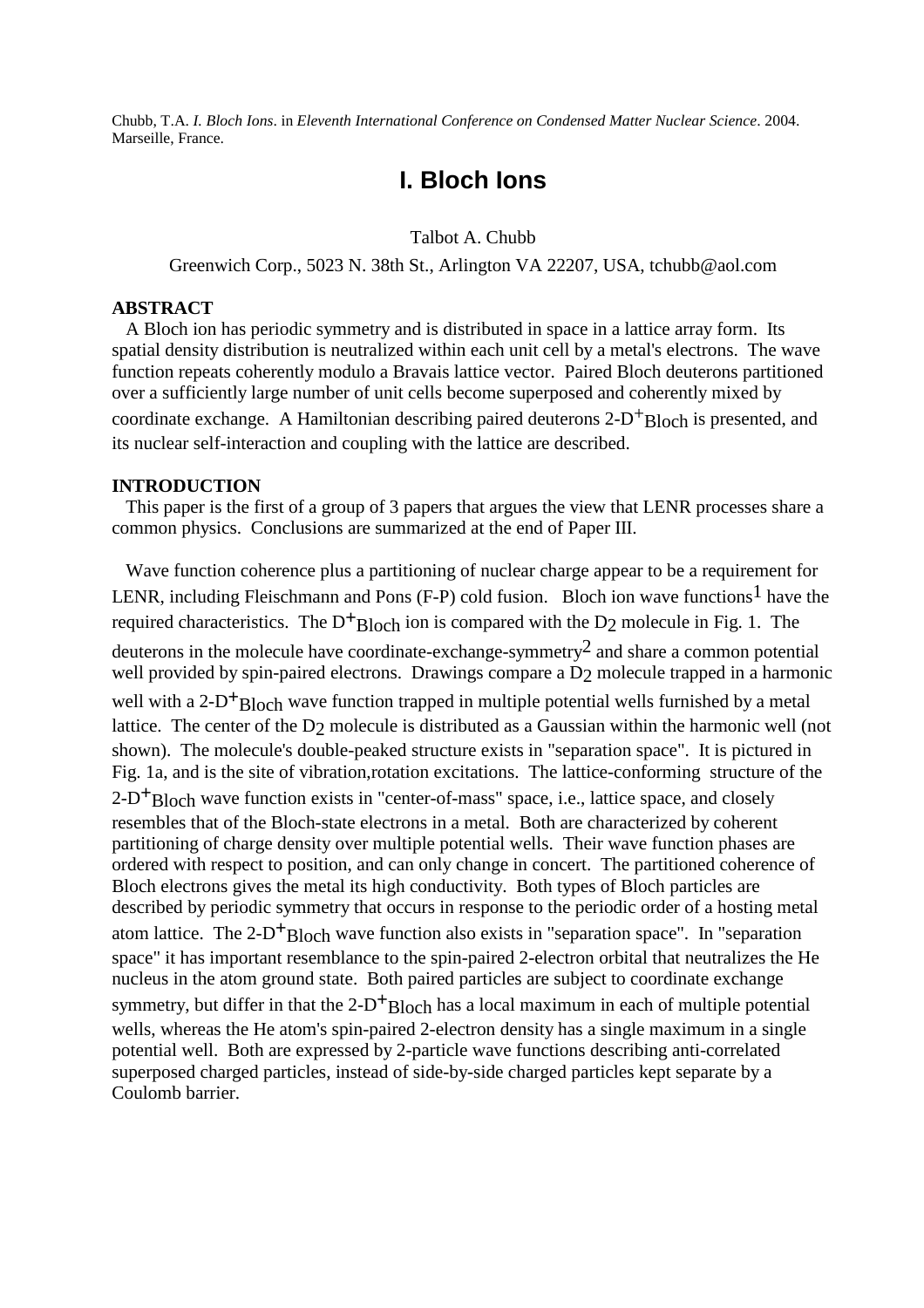

Fig. 1a. Density distribution of D2 molecule in separation space {**r**12}. If D2 molecule is bound inside harmonic-well potential cavity, its ground state spatial distribution in physical space {**r**} is a Gaussian (not shown). The double peak structure shown in 1a exists in {**r**12} and is subject to vibration, rotation excitations. Fig. 1b. Density distribution of  $D^+$ Bloch in physical space  $\{r\}$ . The D<sup>+</sup>Bloch ion charge is dressed by electron charge contributed by the lattice. The dressing process creates  $Nwell$  potential wells. For  $Nwell > Nwell$ , critical, the 2- $D^+$ Bloch ion charge distribution is the same as that of the single-deuteron  $D^+$ Bloch charge, since the two deuterons in  $2-D^{+}Bloch$  are superposed, and not side-by-side.



Fig. 2. The 2-D<sup>+</sup>Bloch wave function is a 6 degree-of-freedom wave function, which can be written as  $\Psi(\mathbf{r},\mathbf{r}_1) = \psi(\mathbf{r}) g(\mathbf{r}_1)$  when the interaction between the dressed lattice potential U(**r**) in physical space {**r**} and the form of the density distribution in separation space{**r**12} can be neglected. In accord with double Bloch symmetry, both  $\psi(\mathbf{r})$  and  $g(\mathbf{r}_1)$  are independent Bloch functions, describing a distribution modulo a Bravais lattice vector.  $|\psi(\mathbf{r})|^2$  is a physical density distribution.  $|g(\mathbf{r}_1|)$ <sup>2</sup> describes a normalized amplitude modulation function which decreases the amplitude of the 2-body wave function at **r**<sub>12</sub>=0 modulo a Bravais lattice vector.  $g(\mathbf{r}_1,2)$ <sup>2</sup> expresses dd anti-correlation. There is no Coulomb barrier. This superposed-deuteron functional form minimizes system energy when  $Nwell > Nwell, critical$ .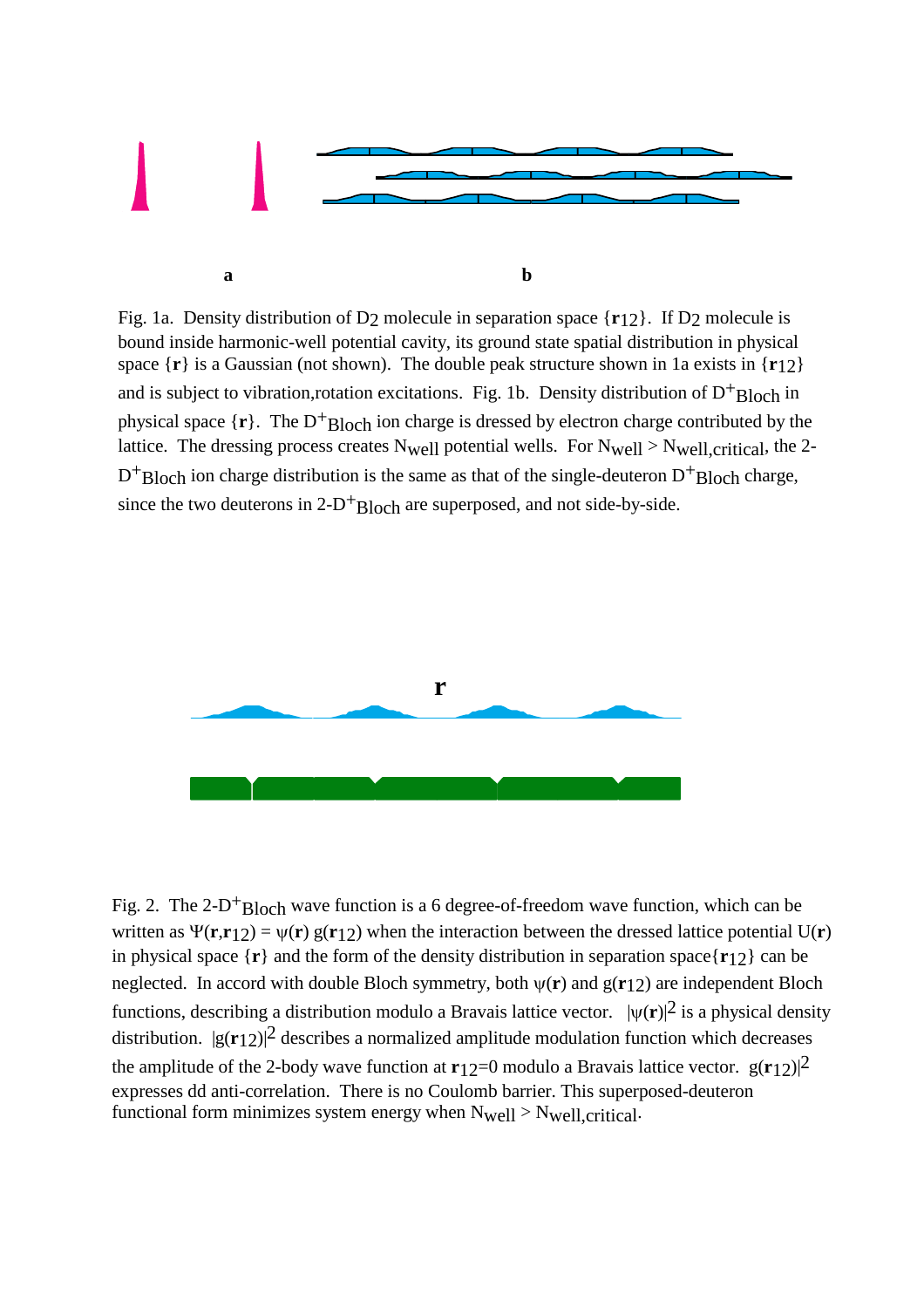### **QUANTUM DELOCALIZED SURFACE STATES**

Three papers concerned with atom surface science provide a background for cold fusion theory: Puska et al. (1983)<sup>3</sup> titled "Quantum Motion of Chemisorbed Hydrogen on Ni Surfaces", Puska and Nieminen (1985)<sup>4</sup> titled "Hydrogen Chemisorbed on Nickel Surfaces: A Wave-Mechanical Treatment of Proton Motion", and Astaldi et al. (1991)<sup>5</sup> titled "Vibrational Spectra of Atomic H and D on Cu(110): Evidence for H Quantum Delocalization". These papers show that hydrogen nuclei can be prepared in a coherently partitioned form on a metal surface. Such a coherently partitioned nucleus is dressed by metal surface electrons so as to form a neutralized species conforming to a template provided by the underlying metal. The nucleus sees itself as the positively charged part of a coherently partitioned surface atom, coherent in that it has an ordered wave-function phase. These coherently partitioned nuclei were prepared by scattering low energy electrons off ordinary chemisorbed ground state atoms. The partitioned nuclei were formed as excited surface states with 2-dimensional periodic symmetry, and had band-broadened energy levels, i.e., they occupied an ion band state. In contrast, the calculated energy levels for the as-adsorbed ground-state chemisorbed atoms were sharply defined (zero band width), except for H on Ni(111), where calculation described a narrow energy band with width  $\sim 0.004$  eV.<sup>4</sup>

#### **COHERENT PARTITIONING AND DOUBLE BLOCH SYMMETRY**

Since it is now known that protons and deuterons can be prepared in the form of coherently partitioned surface states, it seems reasonable to consider whether partitioned deuterons might be responsible for cold fusion. A similar configuration would be deuterons in a coherently partitioned interface state, such as might exist within a water-metal interface. It seems reasonable to ask whether some of the chemisorbed deuterium "atoms" at the interface between a polarizable electrolyte like water and a transition metal like Ni or Pd might exist in a coherently partitioned deuteron form. It would seem that the dressing (electron screening) of such deuterons would be more complete when the non-metal side of an ion's surface charge distribution makes contact with a high dielectric constant medium like water, as opposed to vacuum. It may be that under some conditions the interface ground state has the partitioned configuration.

However, the main question to be answered is: Does a pairing of spin-paired coherently partitioned deuterons (deuteron  $d \equiv D^+$  ion) result in a lower mutual Coulomb repulsion force between dd partners than would exist for the same pair in a non-partitioned state? Based on a system energy minimization study<sup>6</sup>, this is a distinct possibility, provided that the number of coherent pieces  $N_{\text{well}}$  exceeds a critical number called  $N_{\text{well}}$ , critical. ( $N_{\text{well}}$  is the number of potential wells provided by the lattice. A 3-dimensional fcc crystallite having N<sub>cell</sub> unit cells has  $Nwell = Ncell$  octahedral sites and  $Nwell = 2 Ncell$  tetrahedral sites.) The applicability of the energy-minimizing calculation depends on which of 2 quantum mechanics protocols for constructing a center-of-mass,separation 2-particle wave function applies when one models a coherently-partitioned pair subject to coordinate exchange symmetry. The idealized wave function for a coherently partitioned surface particle on a periodic lattice is a Bloch wave, which describes a density distribution within a unit cell, modulo a Bravais lattice vector. There is an ambiguity as to what the proper protocol is for combining 2 independent Bloch functions in configuration space into a 2-particle wave function in center-of-mass,separation space. If independent Bravais lattice vectors are used in the protocol, (as opposed to using the same lattice vector for both ions) the 2-particle repulsion potential decreases with the number of partitions, as designated by Nwell. The resulting symmetry is called "double Bloch symmetry".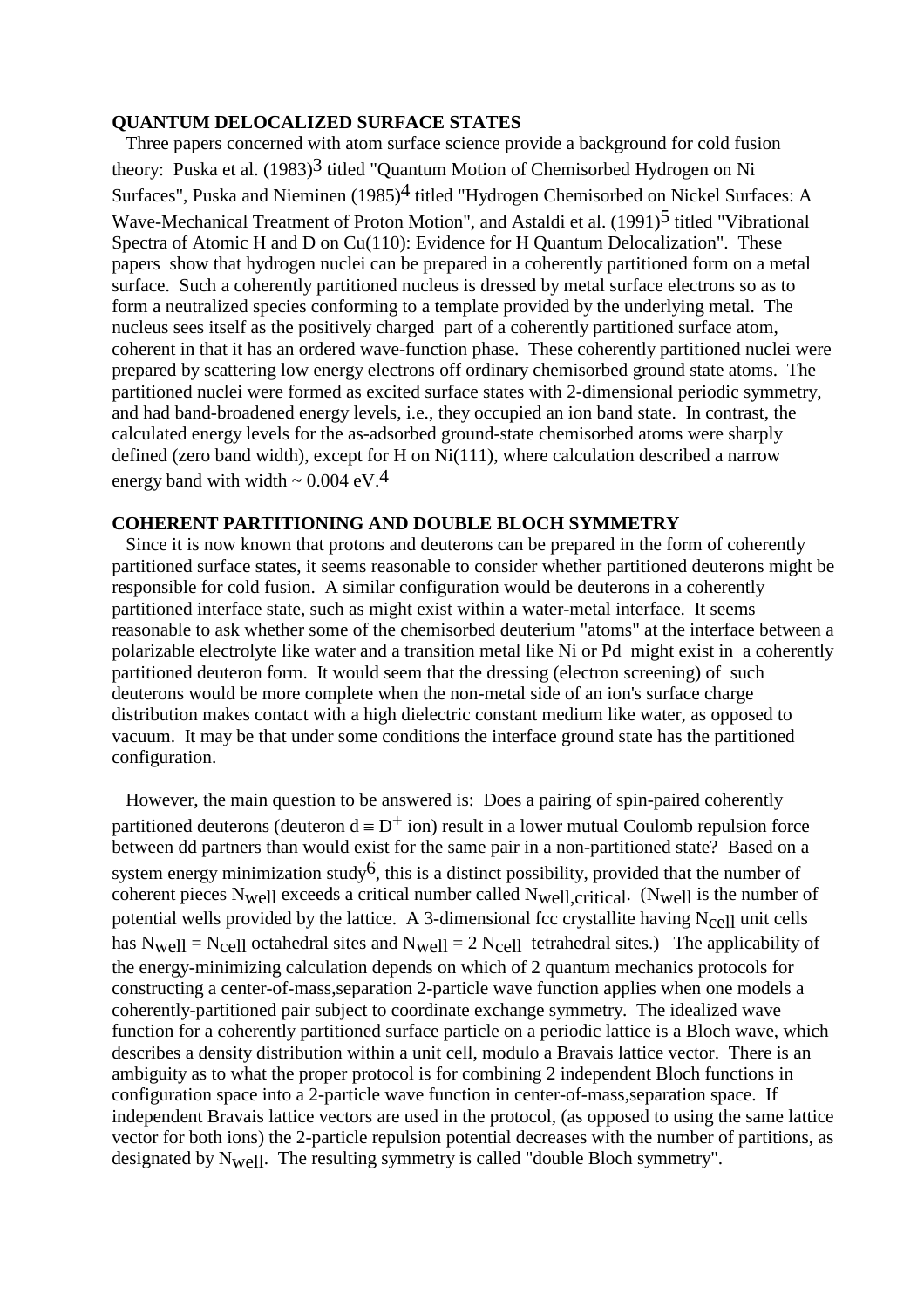#### **DOUBLE BLOCH SYMMETRY**

The 2-D<sup>+</sup>Bloch double ion, like the D<sub>2</sub> molecule trapped in a harmonic well, has six degrees of freedom. It is best expressed in "center-of-mass, separation" coordinates {**r**,**r**12}, where the **r** dependency describes a density distribution in the lattice and the **r**12 dependency describes an internal structure, as shown in Fig. 2. The distinguishability of the two  $D^{+}$ Bloch deuterons prior to coordinate exchange is formally expressed by starting with independent Bloch functions in configuration coordinates {**r**1,**r**2}. If independent Bravais lattice vectors apply, the coordinate transformation to {**r**,**r**12} results in a double Bloch symmetry, in which both **r** and **r**12 dependencies are independent Bloch functions. At sufficiently large Nwell, the **r**12 dependency expresses superposed single-particle wave functions with an anti-correlation behavior, in which the 2-particle wave function has reduced magnitude near  $\mathbf{r}_{12}=0$  modulo  $\mathbf{R}_{12i}$ , where  $\mathbf{R}_{12i}$  is a lattice vector in **r**12 space. Nwell is the number of potential wells within which each ion is divided, as shown in Fig.3. As  $N_{\text{well}}$  increases, the degree of anti-correlation, described by cusps, decreases while wave function overlap increases. In the limit of large  $Nwell$ , the cusp amplitude  $\rightarrow$  0, and there is no anti-correlation. With decreasing N<sub>well</sub>, the amplitude of the cusps increases, as shown in Fig. 3. At  $Nwell = Nwell, critical,$  the cusps reduce the wave function amplitude to zero at  $N_{\text{well}}$  points, and double Bloch symmetry no longer applies. The wave function reverts to side-by-side molecule form. However, for all  $Nwell > Nwell, critical$ spin-zero paired-deuterons with symmetric coordinate exchange symmetry (+ parity) have no Coulomb barrier to a coalescence type of fusion.6

# **BLOCH SENSITIVE NUCLEUS AND BLOCH ION FUSION**

In accord with double Bloch symmetry, this paper assumes that there is a reduction in the Coulomb potential between a pair of coherently partitioned ions proportional to  $1/N_{\text{well}}$ . At large  $N_{\text{well}}$  this reduction is sufficient to allow: nucleus-nucleus contact, coordinate exchange symmetry<sup>2</sup>, and nuclear reaction. Coherent partitioning reduces the  $e^{2/r}12$  work required to bring 2 deuterons into nucleus-nucleus contact. Contact allows nuclear reaction. The immediate nuclear product is a nucleus whose ground state energy decreases with increasing partitioning. Such a nucleus is called a Bloch-sensitive nucleus. Bloch sensitivity couples the nucleus ground state energy level to the occupied area on the lattice surface, as measured by N<sub>well</sub>. Fluctuations in occupied area perturb the lattice, do work, and transfer energy from the product nucleus to the metal lattice. They also cause the Bloch-sensitive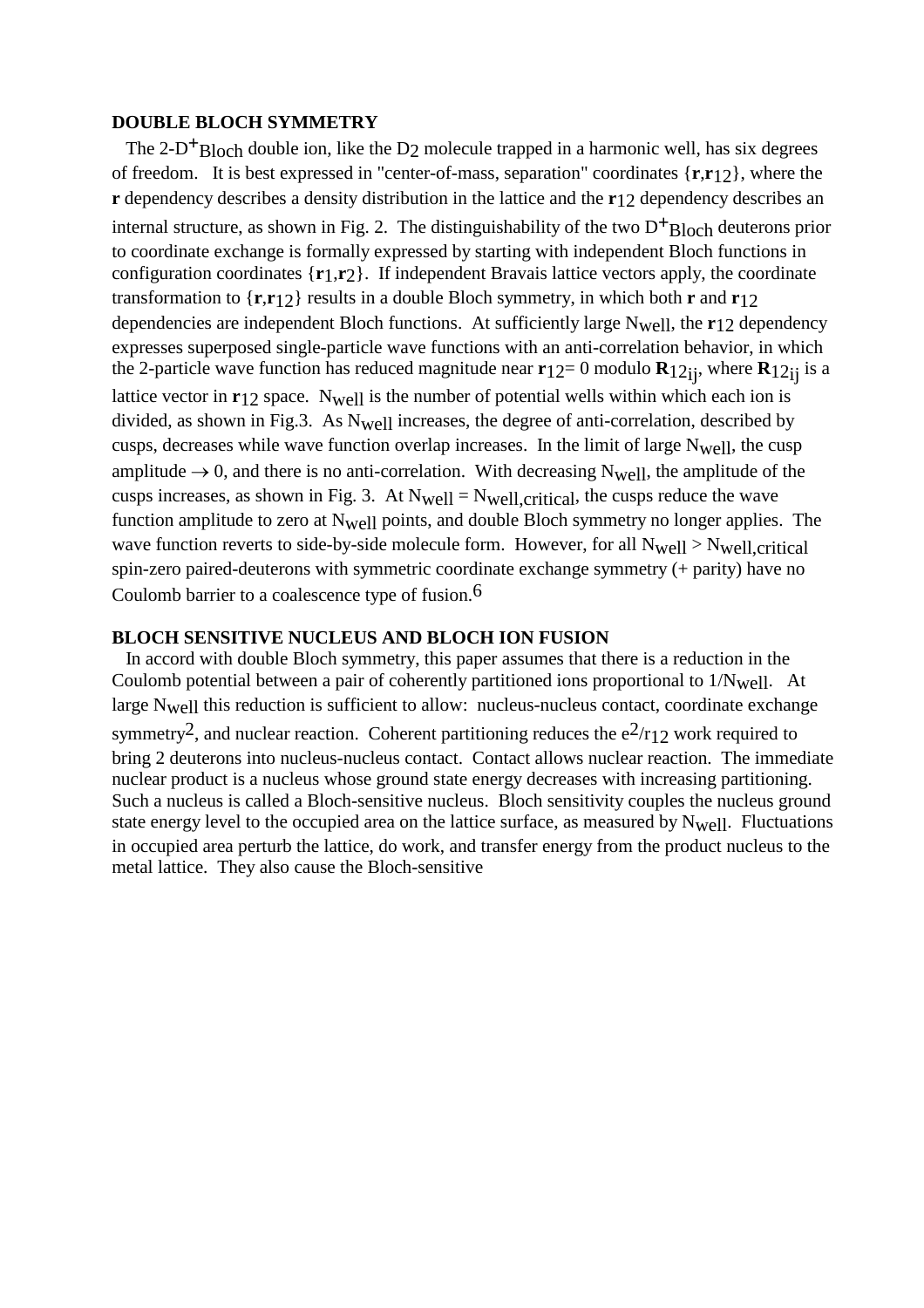

Fig. 3. Anti-correlation wave function g(**r**12) for 3 values of Nwell. The minimum that occurs at each  $r_{12} = 0$  modulo a Bravais lattice vector is called a cusp because the minimum point is a point at which there is a discontinuity in deuteron momentum (the direction reverses). g(**r**12) is called a cusp function. For  $Nwell \leq Nwell$ , minimum, the cusp depth extends below zero, with the result that the wave function solution becomes invalid. The 2-deuteron system reverts to molecule form.



Fig. 4. When cold fusion occurs, the cusp function transitions from a normalized anticorrelation function that preserves the dd spatial separation spread-width at a value matching potential well diameter, modulo a Bravais lattice vector, into a form where separation spread-width equals a nucleus diameter, modulo a Bravais lattice vector. The shrinkage is called coalescence. During energy transfer, the 2-deuteron system can be in a mixed quantum state in which the fraction of time spent in the coalesced form increases until it becomes the metastable final state  ${}^{4}$ He<sup>++</sup>dd Bloch. A subsequent mixed quantum state transition involving fluctuations in N<sub>well</sub> changes  ${}^{4}$ He<sup>++</sup>dd Bloch into  ${}^{4}$ He<sup>++</sup>Bloch, which is the partitioned alpha particle form.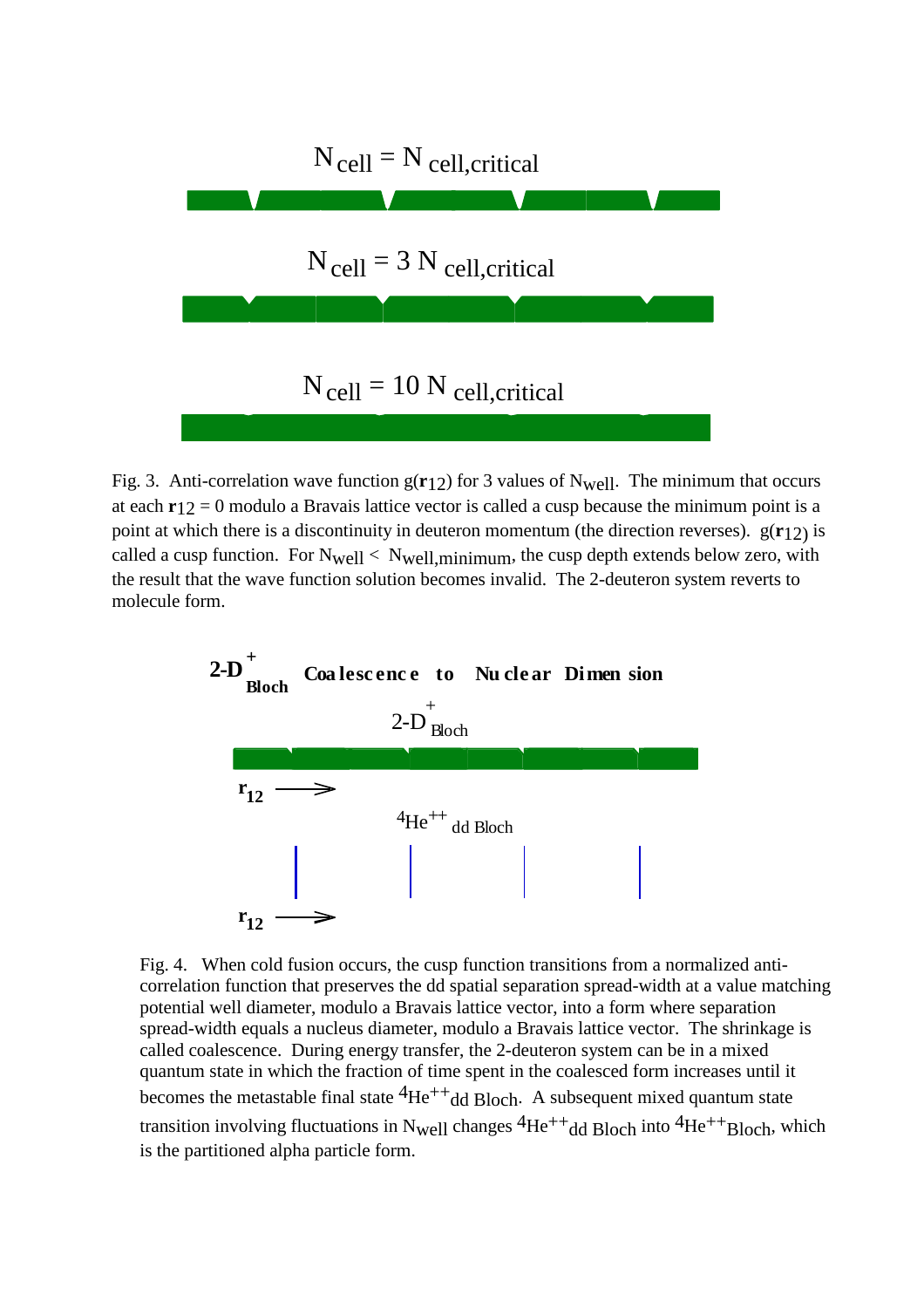nucleus to become mobile, expand, and migrate so as to minimize total system energy by becoming partitioned into a maximally large effective number of potential wells, as described in Paper II. Interestingly, this behavior is needed to explain Iwamura's observations of 2-alphaaddition transmutations involving protruding surface atoms. Also, there is a second cold-fusion related process demanding explanation. Electrolysis-associated MeV particle showers originating in some sort of source suspended in electrolysis off-gases have been repeatedly observed by Oriani using CR-39 particle detectors. Coherently partitioned nuclei provide the essential starting point for understanding these showers, as described in Paper III.

# **BLOCH ION HAMILTONIAN**

A first approximation to the Hamiltonian  $H_1$  describing a spin-zero positive-parity 2-deuteron model of the F-P cold fusion process describes the coordinate-exchanged dd pair as a 6 degreeof-freedom double ion in which the dependency on lattice space (physical space) {**r**} is separable from the dependency on internal space (separation space) {**r**12}. This Hamiltonian includes no explicit coupling between the nuclear configuration and the hosting metal lattice. The dressed double-deuteron is treated as a subsystem of the hosting crystallite.

$$
H_1(\mathbf{r}, \mathbf{r}_{12}) \cong \{-\frac{\hbar^2}{4m_d} \ \nabla^2 \ + (2e) \ \mathrm{Ulattice}(\mathbf{r}, \mathrm{Nwell})\} \ +
$$

$$
\{ -\frac{\text{h}^2}{\text{m}_d} \nabla_{12}^2 + \sum_{\substack{j=1 \ \text{coherent} \\ \text{volume}}}^{\text{Nwell}} e^2 / (\text{Nwell}^2 |(r_{12} + R_{12j})|) + \text{Enuc}(r_{12}) \} \tag{1}
$$

Here the first bracket is the Schrodinger Hamiltonian for a mass-4, charge-2 ion in the external potential field of a metal lattice. The coordinate-exchanged double-deuteron is treated as a single particle of mass  $= 2$  m<sub>d</sub>. U<sub>lattice</sub>( $\bf{r}$ , N<sub>well</sub>) describes a dressed lattice potential in which the double-deuteron is embedded. In this paper, the lattice potential is assumed to be periodic over an interface layer volume one layer thick covering an array area containing Nwell potential wells. Dressing is an implicit coupling between the 2-ion system and the lattice, since there are no potential wells unless the lattice electron charge redistributes itself so as to lower the energy of the combined lattice+ion system. The second bracket is the Schrodinger Hamiltonian for two mass-2, charge-1 particles relative to their center of mass. The Hamiltonian calculates kinetic energy using the reduced mass of the 2 equal-mass deuterons, which is  $m_d/2$ . The second term within the bracket calculates the dd Coulomb repulsion work in accord with double Bloch symmetry. The interaction potential is calculated for the work done in each unit cell as the coherently partitioned charge fractions are brought together so as to reduce the **r**12 separation. Coherency requires that the work done in each unit cell be summed so as to give the total work involved in reducing  $|\mathbf{r}_{12}|$ . The summed work =  $e^{2}/(\text{Nwell} |\mathbf{r}_{12}|)$ . The nuclear potential term E<sub>nuc</sub>(**r**<sub>12</sub>), which is negative, reflects the contact nature of the strong interaction. It contributes (negatively) to subsystem energy once the separation |**r**12| is reduced to twice the deuteron radius. At this point the Coulomb+nuclear force is attractive for a spin-zero double-deuteron (which has symmetric coordinate-exchange symmetry)<sup>2</sup>, and there is no barrier to fusion into a coalesced coordinate-exchanged dd nuclear configuration.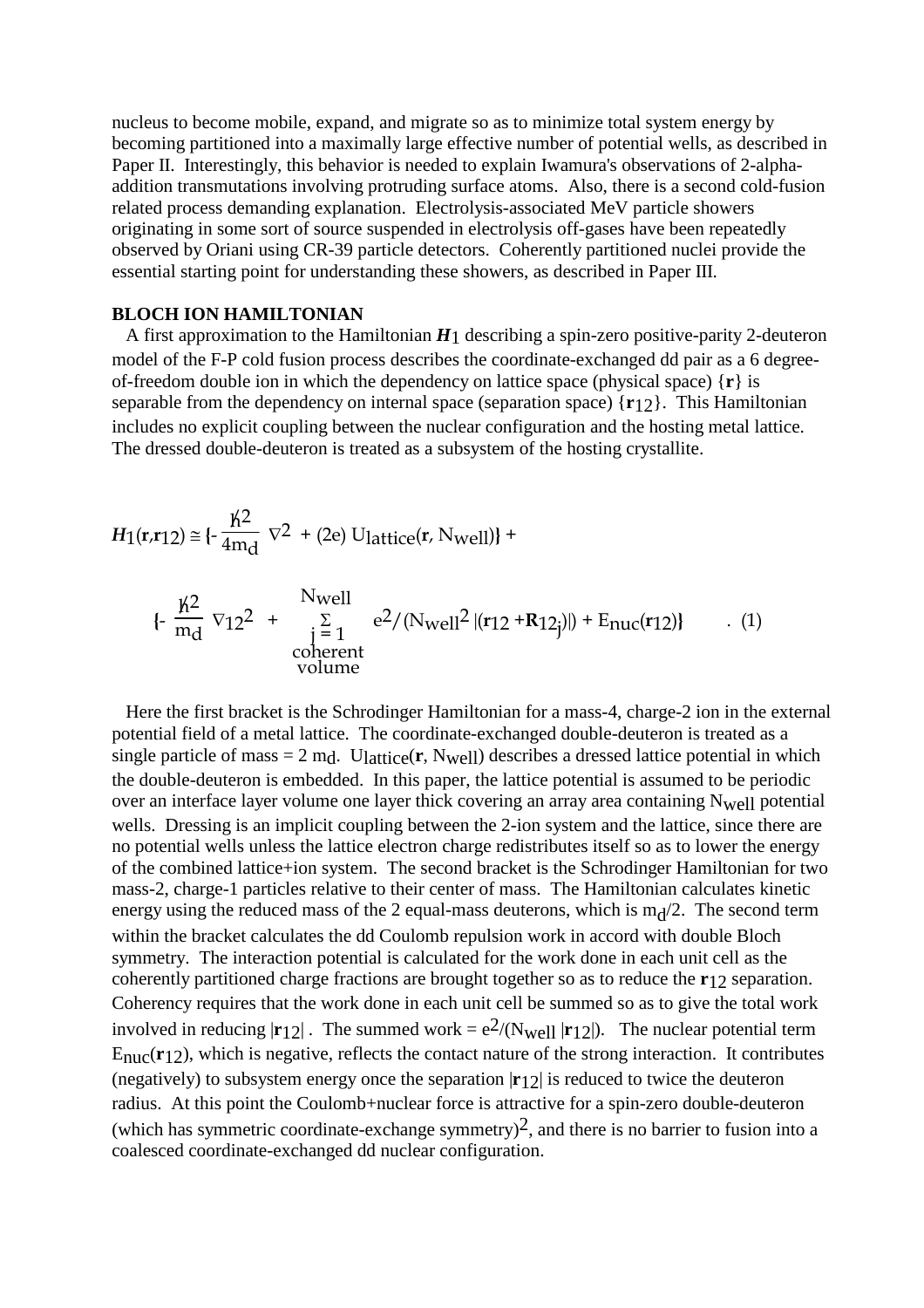A second approximation to the Hamiltonian adds the effect of having a Bloch-sensitive nucleus final state. The coalesced double deuteron is a Bloch-sensitive nucleus. The work done in bringing 2 deuterons to nuclear contact depends on the degree of partitioning, as designated by Nwell. This means that the energy level of the coalesced product nucleus is a function of N<sub>well</sub>. The second approximation Hamiltonian  $H_2$  is

$$
H_2(\mathbf{r}, \mathbf{r}_{12}) \cong \{-\frac{\hbar^2}{4m_d} \nabla^2 + (2e) \text{ Ulattice}(\mathbf{r}, \text{ Nwell})\} + \}
$$
  

$$
\{-\frac{\hbar^2}{m_d} \nabla_{12}^2 + \sum_{\substack{j=1 \text{ coherent} \\ \text{volume}}}^{\text{Nwell}} e^2 / (\text{Nwell}^2 |(\mathbf{r}_{12} + \mathbf{R}_{12j})|) + \text{E}_{\text{nuc}}(\mathbf{r}_{12}, \text{ Nwell}(\mathbf{r})) . \tag{2}
$$

This Hamiltonian couples the **r** and **r**12 dependencies. It provides an explicit coupling between the hosting lattice and the double-deuteron nuclear configuration.

## **INTERMEDIARY BLOCH-SENSITIVE NUCLEUS**

The immediate (direct) coalesced double-deuteron nuclear product does not have the alpha particle nuclear configuration. The alpha particle configuration involves the attraction between spin-paired coordinate-exchanged protons and spin-paired coordinate-exchanged neutrons, rather than the attraction between spin-zero coordinate-exchanged deuterons. The F-P fusion reaction can be viewed as a 2-step reaction. The first step starts with a spin-zero double-deuteron 2-  $D^+$ Bloch and ends with a spin-zero coalesced double-deuteron  ${}^4He^{++}$ dd Bloch intermediate state. There is no change in coordinate exchange. The second step is a change from the coalesced  ${}^{4}$ He<sup>++</sup>dd Bloch intermediate state to the Bloch alpha configuration  ${}^{4}$ He<sup>++</sup>Bloch, in which the 2 protons are coupled by coordinate exchange and the 2 neutrons are coupled by coordinate exchange. The  ${}^{4}$ He<sup>++</sup>dd Bloch designates an intermediary Bloch-sensitive nucleus, while final product  ${}^{4}$ He<sup>++</sup>Bloch is not Bloch sensitive.

The last term in  $H_2$  describes an explicit coupling between the intermediary nuclear state and the lattice. The lattice parameter Nwell in {**r**} affects the Gibbs free energy of the nucleus 4He++dd Bloch. Reversibility requires that the structure of the nuclear state in {**r**12} affects the lattice potential  $U_{\text{lattice}}(r, N_{\text{well}})$  in{**r**}. The last term in  $H_2$  is the Bloch-sensitive nuclear strong force term

$$
E_{\text{nuc}}(\mathbf{r}_{12}, \text{Nwell}(\mathbf{r})) = E_{\text{nuc,strong}}(\mathbf{r}_{12}) - \frac{2r_d}{|\mathbf{r}_{sc}|} \frac{e^2}{|\mathbf{r}_{12}| \text{Nwell}} d |\mathbf{r}_{12}|,
$$

where **r**<sub>SC</sub> is the screening radius and r<sub>d</sub> is twice the nuclear radius of the deuteron. The integration limit  $|\mathbf{r} s c|$  expresses imperfect dressing caused by the mismatch between the deBroglie wavelength of the electron and the deBroglie wavelength of the deuteron. It is a lattice parameter whose value is determined by energy minimization of the combined doubledeuteron Bloch function and the many-body lattice system. For the non-ideal case (e.g.,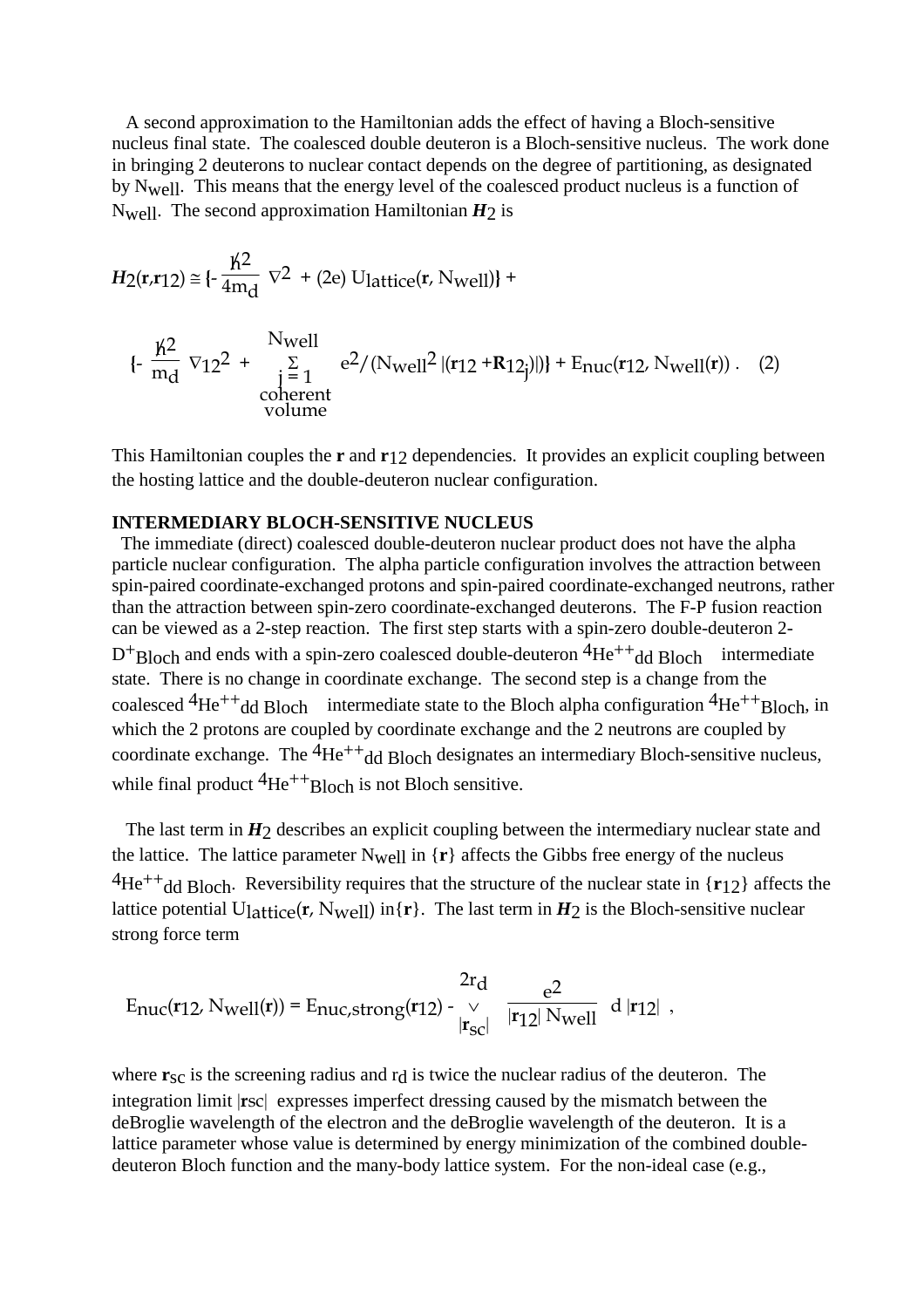imperfect lattice) not all potential wells will have the same weight, so Nwell should be considered an effective number of potential wells, and not necessarily an integer. The integral is the work required to bring the coherently partitioned nucleus into nucleus-nucleus contact. The subscript "nuc,strong" emphasizes that the weak force plays no role in the cold fusion nuclear interaction.

# **COUPLING TO THE LATTICE**

The coupling mechanism between  $\{r\}$  and  $\{r_12\}$  involves the parameter N<sub>well</sub>, which determines the surface area of the double-deuteron subsystem. In other words,  $N_{\text{well}}$  determines the circumference of the planar double-deuteron nucleus. Without the nucleus-lattice coupling in {**r**,**r**12} the circumferential boundary is determined by electrostatics involving the initial hosting crystallite, which is part of the multi-crystallite hosting metal. When the doubledeuteron is in coalesced form (fusion product form), the Gibbs free energy of the hosted Blochsensitive nucleus decreases with increasing  $N_{\text{well}}$ . This decrease in free energy powers an increase in the area of the locally-periodically-ordered portion of the metal's surface layer, in a manner that matches the periodicity of the central portion of the periodically ordered sub-region, where the  ${}^{4}He^{++}$ dd Bloch was formed. During nucleus expansion, work is done on the multicrystallite metal lattice, while the combined lattice-nucleus system goes to a lower energy level.

Ignoring the possible role of resonance, it seems likely that the dd cold fusion reaction is not a simple single-step transition. During energy transfer to the lattice, the double-deuteron may exist transiently in a mixed quantum state  $2 D^{+}$ Bloch  $\leftrightarrow$  <sup>4</sup>He<sup>++</sup>dd Bloch . The mixed quantum state fluctuates between the initial eigenstate  $2 D^{+}$ Bloch and a coalesced virtual state  $^{4}$ He<sup>++</sup>dd Bloch. (A virtual state can violate conservation of energy by  $|\Delta E|$  for time  $\Delta t$  such that  $|\Delta E| \Delta t \sim \dot{h}$ .) Fluctuations in effective N<sub>well</sub> scatter lattice electrons or generate phonons at the subsystem boundary, which is measured as the locus of classical turning points. Energy transfers result in the metastable state designated  ${}^{4}$ He<sup>++</sup>dd Bloch. Completion of the fusion reaction requires a second step. The second reaction step transitions  ${}^{4}He^{++}dA$  Bloch into the Bloch form of the partitioned alpha ground state  ${}^{4}He^{++}Bloch ({}^{4}He^{++}Bloch = alphaBloch ).$ This second step is also not a single-step transition. It involves a second mixed quantum state  ${}^{4}He^{++}$ dd Bloch  $\leftrightarrow {}^{4}He^{++}$ Bloch, which fluctuates between the Bloch coalesced double deuteron and the Bloch alpha configuration. Again, fluctuations in effective N<sub>well</sub> scatter lattice electrons or generate phonons at the "Nwell" boundary. Since the Bloch alpha product is not directly formed by forcing 2 deuterons together, the <sup>4</sup>He<sup>++</sup>Bloch (= alpha<sub>Bloch</sub>) is not a Blochsensitive nucleus. Its energy level is independent of the Coulomb work carried out in the initial forced coalescence of the spin-zero dd pair. As a result, the ground state energy level of  $4He^{++}Bloch$  is the same as that of the ordinary doubly-ionized helium ion  $4He^{++}$ . Hence  $^{4}$ He<sup>++</sup>Bloch is not Bloch-sensitive.

Summarizing the above picture, and remembering that  $d = D^+ = {}^2D^+$ , the F-P reaction is

$$
2 D^{+} \text{Bloch} \leftrightarrow {}^{4} \text{He}^{++} \text{dd Bloch} \quad \leftrightarrow {}^{4} \text{He}^{++} \text{Bloch} \equiv \text{alphaploch} \quad , \tag{3}
$$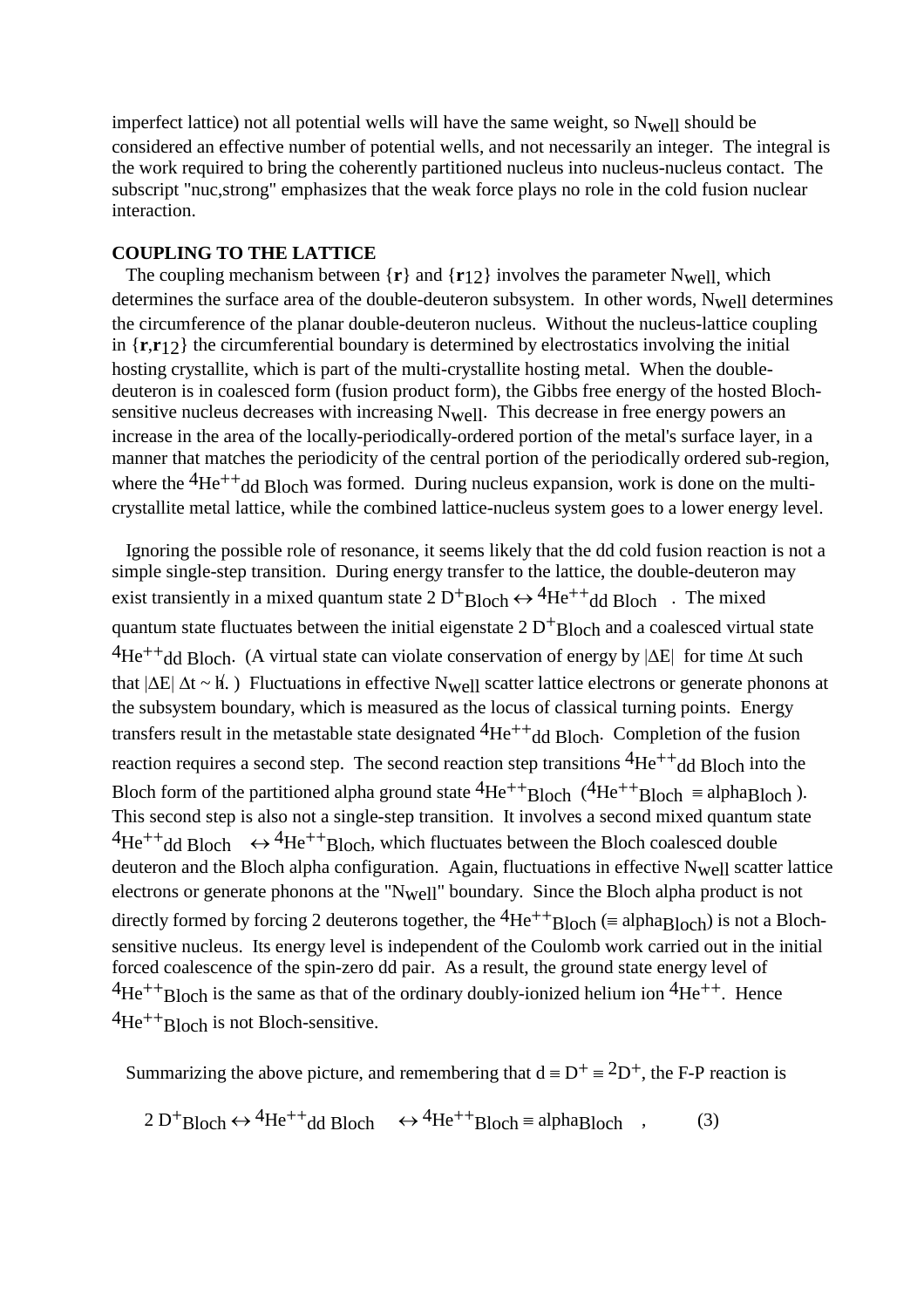where reversibility is converted to irreversibility by energy transfers to the metal lattice at the dd subsystem boundary. The symbol  $\leftrightarrow$  signifies fluctuations occurring while in a mixed quantum state, which can be treated as a virtual state. The  ${}^{4}He^{++}$ dd Bloch state is a Bloch-sensitive state, whereas the initial and final states are ordinary stationary states of Schrodinger quantum mechanics.

# **REACTION RATE CALCULATION**

Let us now consider the F-P reaction rate problem. The reaction rate physics that makes F-P fusion possible recognizes that nuclear force is a contact force. The reaction rate calculation is based on the Fermi Golden Rule for calculating time-dependent perturbation of a stationary state configuration. Wave function overlap is required for fusion to occur. The reacting deuterons must share some common volume of space, and the initial state wave function must also share a common volume of space with the final state wave function. The condition that normally prevents this from happening is a zone of exclusion, caused by inadequate electron screening. The inadequate screening prevents deuteron(1) from contacting deuteron(2). This zone of exclusion vanishes if the charge repulsion between the 2 deuterons is sufficiently reduced. This reduction occurs if one or both of the deuterons is coherently partitioned into a sufficiently large number of pieces. The second overlap requirement, namely, the sharing of space between the initial and final states, introduces a very small number into the reaction rate calculation. This small number is about  $10^{-15}$ . It is the volume ratio between the volume of the product nucleus and the volume of the pre-coalesced 2-deuteron system. This small overlap occurs in {**r**12}. The overlap in  $\{r\}$  is unity, due to coordinate exchange, which in the large N<sub>well</sub> configuration considered, causes the 2 Bloch deuterons to "sit on top of each other". The reaction takes place at Nwell locations in {**r**12}, and at the continuum of points which contribute deuteron density in {**r**}. The small volume ratio in {**r**12} is what keeps the nuclear reaction rate small and what makes the F-P fusion process intrinsically relatively safe. The Fermi Golden Rule equation includes a summation over final states. As applied to the nuclear reaction step, there could be a single final nucleus state. However, a modeling of Oriani's observations of anomalous coldfusion related MeV-energy particle showers suggests that there could be a large density of nucleus final states, describing a range of vibrationally excited nuclear excitations.7,8

The reaction rate calculations apply to spin-zero double-deuteron pairings, and to deuterons in both 2-dimensional and 3-dimensional symmetry Bloch configurations. The feedstock reactive component is best thought of in terms of a multiply-occupied ion-band state, i.e., as a many-body Bloch system in which individual  $D^+$  quasiparticles are simultaneously partnered with all the other  $D^+$  quasiparticles in a reactive subsystem.<sup>1</sup> The spin-zero pairings are 1/3 of the total pairings.2 (There is another 1/3 of total pairings that has symmetric coordinate-exchange symmetry and non-zero spin, and a final 1/3 which has anti-symmetric coordinate exchange symmetry, so that amplitude  $\rightarrow 0$  as  $\mathbf{r}_1 \rightarrow 0$ .)

In this picture the reaction rate per subsystem for large and small subsystems is the same at equal Bloch-deuteron concentration  $D^+B$ loch/Pd. The subsystem reaction rate varies with concentration as  $(D^{+}B_{0c}h/Pd)^{2}$ . In F-P cold fusion most of the deuterons in PdD<sub>x</sub> are non-Bloch deuterons and are not part of the reactive subsystem. Because small and large subsystems have equal reaction rate at the same  $D^{+}B$ loch/Pd as long as Nwell  $\gg$  Nwell, critical, this picture leads to the recommendation that "small crystals are better". Crude calculations assuming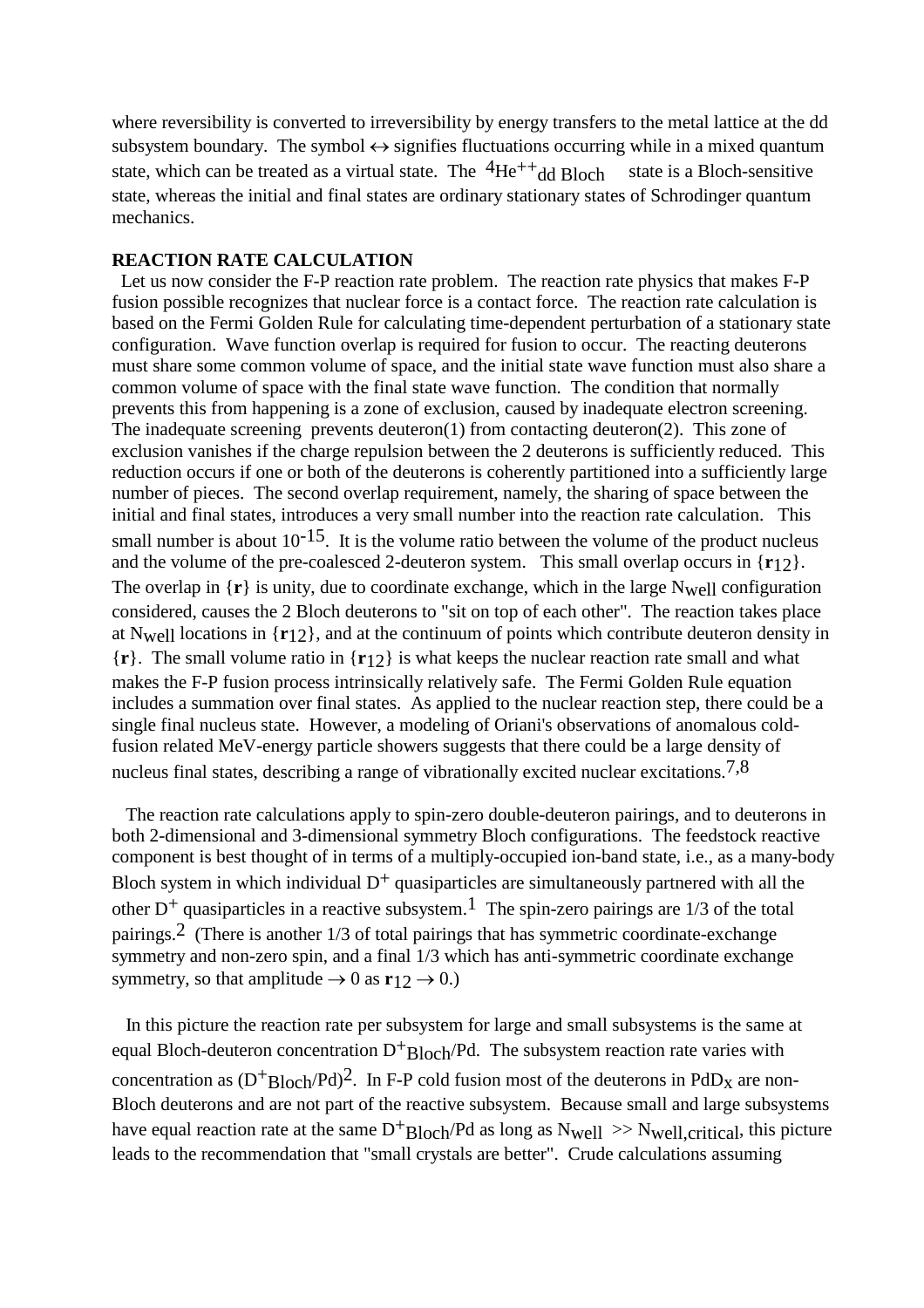3-dimensional periodic symmetry, such as might exist in  $PdD<sub>x</sub>$  at large loading where  $x \sim 1$ , indicate that the reaction rate can provide cold fusion power in the observed range.

# **ROLE OF RESONANCE**

X-Z Li has pointed out that resonance (no change in system energy) can play a major role in cold fusion reactions.<sup>9</sup> The existence of Bloch-sensitive nuclei, whose energy level varies with the degree of partitioning as measured by  $N_{\text{well}}$ , makes the occurrence of resonance a likely phenomenon in cases where a non-partitioned reaction product would be moderately endothermic. This situation seems to apply to the fusion of Bloch alpha-particles, as addressed in Paper III. An increase in Nwell makes the reaction increasingly exothermic. If the endothermicity of the non-partitioned reaction is not too high, at some value of  $N_{\text{well}}$  the heat of reaction passes through zero. Since lattice imperfections affect the effective  $N_{\text{well}}$ , and since the effective Nwell need not be integer, a relatively precise matching of the resonance condition seems possible, in part due to the many internal nuclear vibration, rotation excited states $8$  that may be present.

Li 's resonance picture was developed to explain tunneling through a Coulomb barrier for deuterons in a side-by-side molecule-like geometry. In this paper we are discussing the coherently-partitioned Bloch configuration where deuterons are superposed and there is no Coulomb barrier. A coherently-partitioned configuration is required for the existence of Blochsensitive nuclei. When there is no Coulomb barrier, the resonance can be broad and is better thought of as a Feshbach resonance. In a Feshbach resonance a transition occurs between equalenergy states with different configurations, such as occurs when an atom Bose condensate switches into a molecule-like Bose condensate form 10

The occurrence of nuclear resonance would mean that an initial nuclear reaction could occur without need for "instantaneous" energy transfer to the lattice. During resonant nuclear fusion transitions, an energy transfer process acting on a non-nuclear slower time scale could make the initial interaction irreversible. As a result, potential impediments to fusion due to a difference in the time scales of the nuclear part of the reaction relative to that of an electromagneticallycoupled energy transfer step are avoided. In accord with the 2-step process applied to the deuteron fusion case, slower sequential electromagnetic-time-scale energy transfer fluctuations of a mixed quantum state can transition the deuteron subsystem into the partitioned metastable form  ${}^{4}$ He<sup>++</sup>dd Bloch. The energy transfer process partially stabilizes the intermediary 4He++dd Bloch Bloch-sensitive nucleus. Similar energy transfer fluctuations can transition  $^{4}$ He<sup>++</sup>dd Bloch into  $^{4}$ He<sup>++</sup>Bloch at the electromagnetic rate. These slower transfers of energy, which involve mixed quantum states, occur in response to fluctuations in  $N_{\text{well}}$ , completing the transition from  ${}^{4}$ He<sup>++</sup>dd Bloch to  ${}^{4}$ He<sup>++</sup>Bloch.

# **ALTERNATIVE PICTURE BASED ON FESHBACH RESONANCE**

There is an alternative modeling of the role of Feshbach resonance in F-P cold fusion. The energy level of the intermediate fusion state  ${}^{4}He^{++}$ dd Bloch is subject to large predissociation broadening, because of the near identity of its structure with that of the "un-coalesced" (dissociated) state 2-D<sup>+</sup>Bloch. If the life time of the <sup>4</sup>He<sup>++</sup>dd Bloch state is 10<sup>-22</sup> s, the broadening extends the wings of the resonance peak so as to include the energy levels of both the un-coalesced initial state  $2-D^{+}$ Bloch and the coalesced final state  $^{4}$ He<sup>++</sup>Bloch state, even